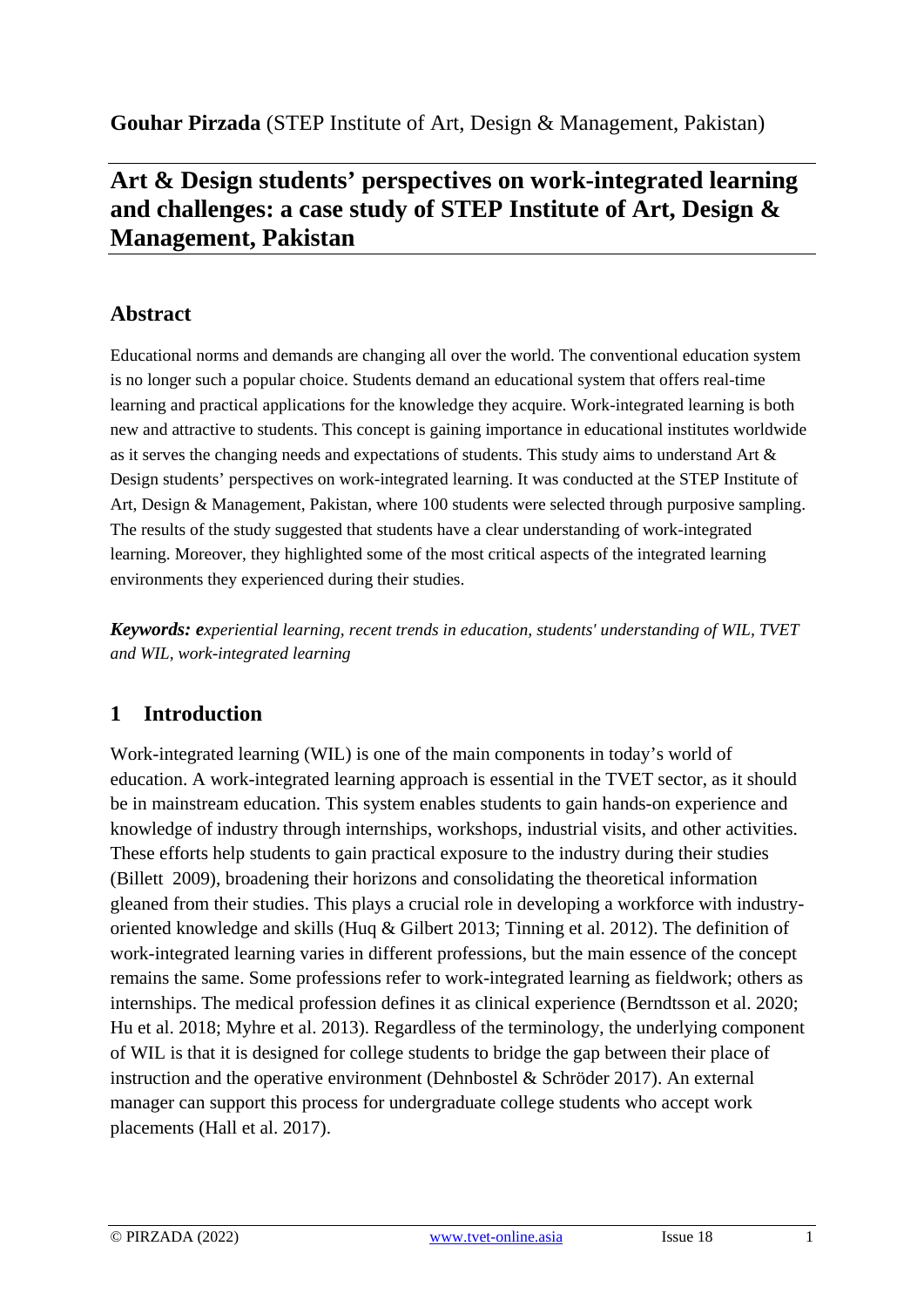WIL is widely believed to enhance undergraduates' employability and their readiness for the world of work. Students are also in a better position to develop appropriate skills for the workplace during their studies, such as teamwork, communication, self-control, critical questioning, and troubleshooting. It presents an opportunity to develop their personality and expand on career training. In work-integrated learning, undergraduates learn how to conduct and manage themselves in specific contexts which will improve their chances of gaining employment (Samara 2018). Combining theory and practice helps to develop expertise and skills, as well as finding real-time solutions to immediate problems (Lavery 2017).

For students, one of the aims of attaining an academic diploma or qualification is to make it easier to find work. Students always prefer a degree with a higher rate of employability and better economic prospects. Employers expect graduates to possess the requisite understanding, competencies, and capabilities, which they are more likely to find among experienced students with experience of industry-oriented culture and skills. Employers often complain that new graduates are not sufficiently prepared for the work environment, often lacking basic capabilities, e.g. painting. Feedback from employers reveals graduates to be weak in problem-solving, commercial enterprise know-how, IT management, communication, and teamwork competencies. Most employers complained that graduates were skilled only in primary capabilities (Weichselberger 2016). A McGraw-Hill Education survey (2018) indicated that just 41% of U.S. college students are adequately prepared for their careers. Not even half of the students were ready to join the workforce in its true sense. Prospective employers claim that new graduates are poor at critical thinking and problemsolving, have a little eye for detail and lack writing proficiency. The findings are surprising, as one would expect these aspects to be developed throughout university studies (Khampirat et al. 2019).

Education is increasingly being considered as an investment, with students seen as capital. In some instances, students and their parents evaluate universities and costs in expectation of a pay-off from increased funding in education. This can lead to more vocationally orientated searches. There is always an element of integrated learning in vocational education. Students today are less keen on conventional education, based largely around theory, instead, they expect a degree syllabus to incorporate vocational aspects. WIL (work-integrated learning) has provided universities with an opportunity to offer a product that scholars will appreciate as a pay-off for their investment, thus enhancing their brand and attracting college students by focusing on vocationally orientated presentations. In the United Kingdom, this has seen technical faculties rebranded as universities, narrowing the distinction between technical faculties and universities. Academically orientated universities now offer more vocationally orientated courses to attract students (Valadkhani et al. 2004).

Work-integrated learning is the talk of the town, essential to TVET and mainstream education. This study aims to investigate students' perspectives on work-integrated learning. To this end, a study was conducted with senior students of the STEP Institute of Art Design & Management, Lahore. Data was collected by interviewing 100 students in four different programs: fashion design, textile design, graphic design, and interior design.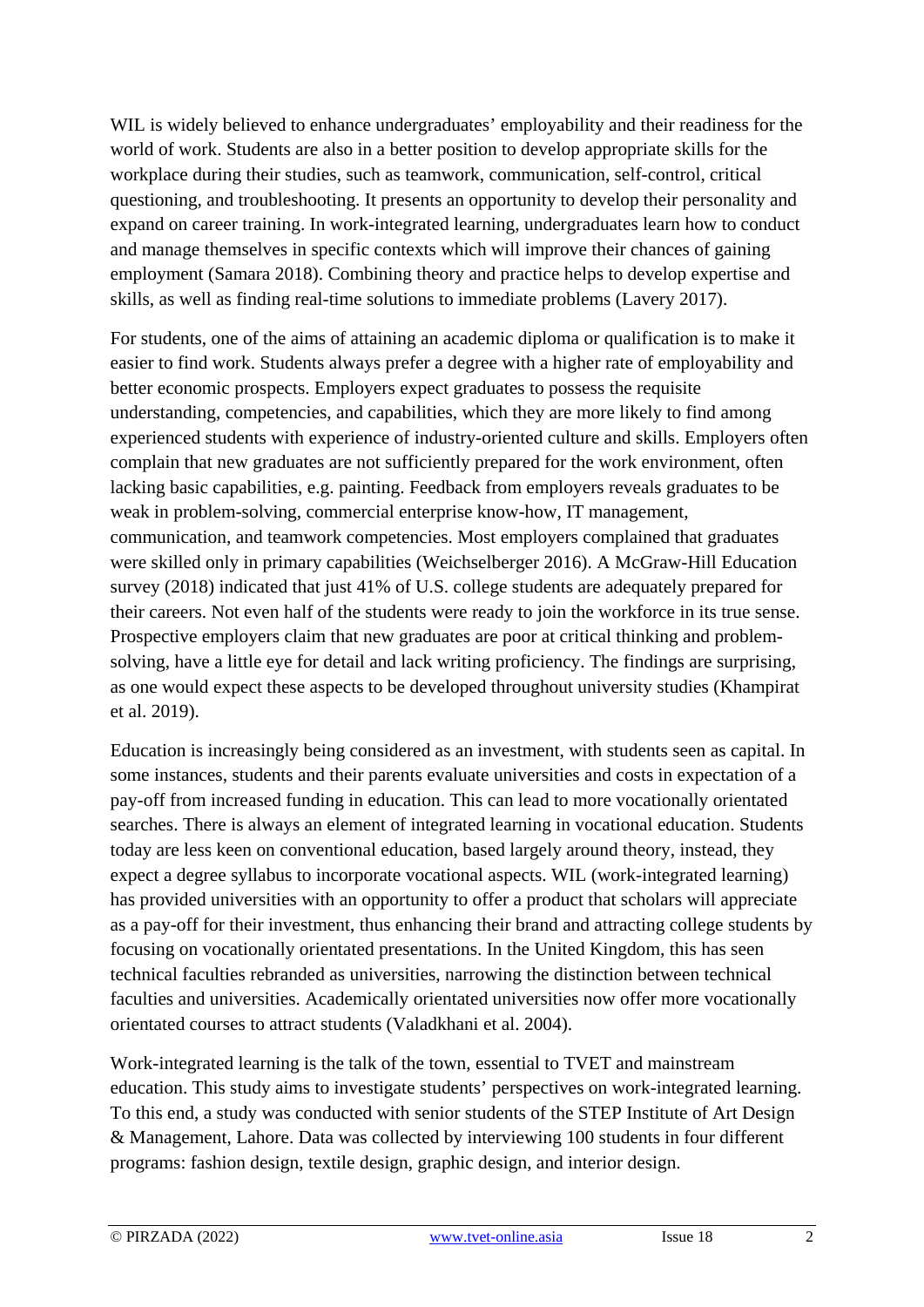## **2 Research objective**

This study aims to explore the perspective of students regarding work-integrated learning:

- − What is students' understanding of work-integrated learning?
- − What is the importance of work-integrated learning according to students?
- − What aspects of integrated learning were included in the course of study?

### **3 Purpose statement**

Work-integrated learning is in demand among students in the present era. Students rate institutes based on their levels of technology or the trends they follow. Around the world today, conventional education systems are lagging behind the ones teaching the latest techniques and skills used by industry (Colley et al. 2003). Institutes of learning in Pakistan still have a long way to go.

The purpose of the current study is to explore students' perceptions of work-integrated learning, looking at the following questions: Which aspects of integrated learning are already included in their courses, and which elements need to be updated?

## **4 Significance**

Work-integrated learning is one of the most critical aspects of the educational sector. Students view the cost of their education as an investment they want to recover in the course of their careers. Students have high expectations of educational institutions in terms of training them to survive in a competitive, cut-throat market. The conventional system of theoretical knowledge is growing increasingly obsolete. If institutes and students rely on outdated systems, they will never sustain themselves in the market. Knowledge of the latest trends, updated software systems, markets, and general workplace culture is crucial for every student (Osman & Kamis 2019).

Work-integrated learning is essential in all educational fields, but especially in certain programs like fashion design, graphic design, information technology, and business management where trends and innovations develop so quickly. Studying students' views on work-integrated learning is vital. Which aspects of work-integrated learning are included in their coursework and which elements are missing?

This study will help educational institutes understand students' perspectives and design their programs accordingly to attract students. Market competition exists not only for students but also for institutes, so the latter must focus on the needs and demands of students when planning their programs.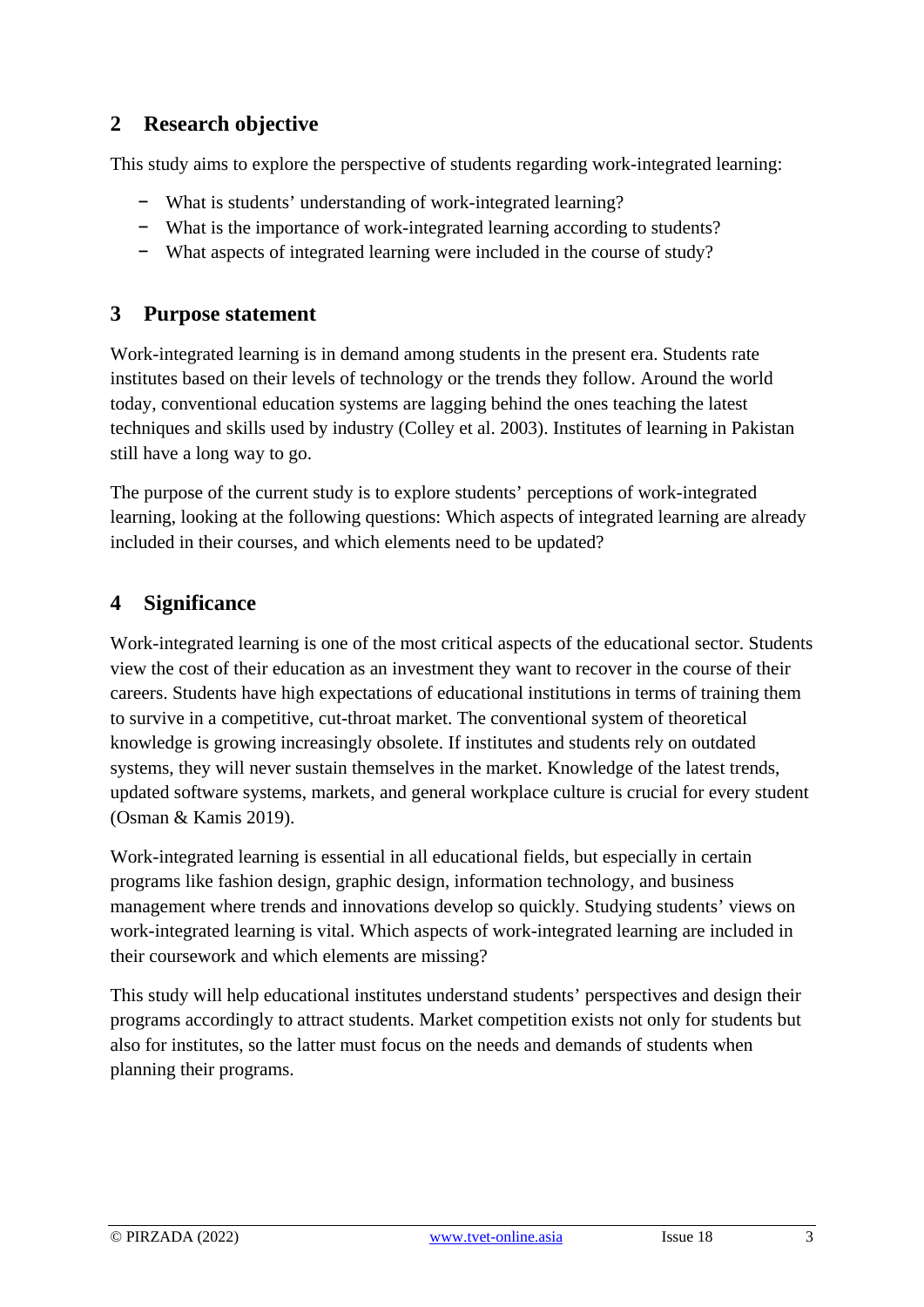## **5 Literature review**

The term work-integrated learning is primarily used in the Australian education system but is also gaining global recognition as institutes worldwide adopt the practice (Patrick et al. 2008). The literal meaning of work-integrated learning is to establish an educational system that provides theoretical knowledge and real-time exposure to industrial work environments. Various definitions of work-integrated learning are as follows:

- − The practice setting that is used to gain experience during the industrial course of study (Chand et al. 2021)
- − An umbrella which encompasses several stratagems that combine bookish knowledge with practical exposure within the curriculum (Patrick et al. 2008)
- − An approach that minimizes the distance between the classroom and industry. It merges on-campus and off-campus study patterns (Rowe et al. 2012, 246).

The roots of experience-based knowledge or work-integrated learning can be found in the philosophy of Dewey (1938), who argued for the value of experience in learning. WIL embraces the idea of experience-based study and intersects with skilled labour in a variety of methods and sites. WIL offers an approach to studying in universities and higher education that sees the boundaries of the college as permeable, with a flexible curriculum incorporating industrial practices and skills. Institutes adopt practices such as industrial tours, modelled practices of industrial apparatus, and workshops (Williams 2017). These engagements with the place of business take college students from study halls into authentic work locations. WIL is dependent upon the context and discipline of pedagogical methods combined with practical experience within the workplace. Activities that represent WIL can range from low to high levels of authenticity and engagement in the place of work. WIL is reasonably dependent upon pedagogical techniques context, area, and purpose (Ferns et al. 2014).

In recent years, there has been a clear shortage among graduates of the skills required by industry, due to the gulf between industry and academia which grows wider as technology and trends race ahead. Students with traditional theoretical knowledge do not fit the industry profile of hands-on experience and market-oriented skills (Freudenberg et al. 2010). Workintegrated learning is not as simple as its looks. It requires special arrangements at various levels. Potential solutions include partnerships with different industries, scholarships (to bear the burden of experiential learning), and host organizations where students can be trained. At the level of practice, partnerships or the mutual efforts of all stakeholders are required to develop a competent workforce. The stakeholders include government, industry, institutes, students, and supervisors (Forsyth & Cowap 2017).

Work-integrated learning (WIL) has been accepted as a powerful technique to transition from traditional higher education institutions to vocational institutes. WIL integrates the place of study and the site of business. College students apply theory to practical situations, they interact and engage in self-reflection to improve their working talents in professional practices (Mingdan et al. 2021). Perceptions of work-integrated learning are related to its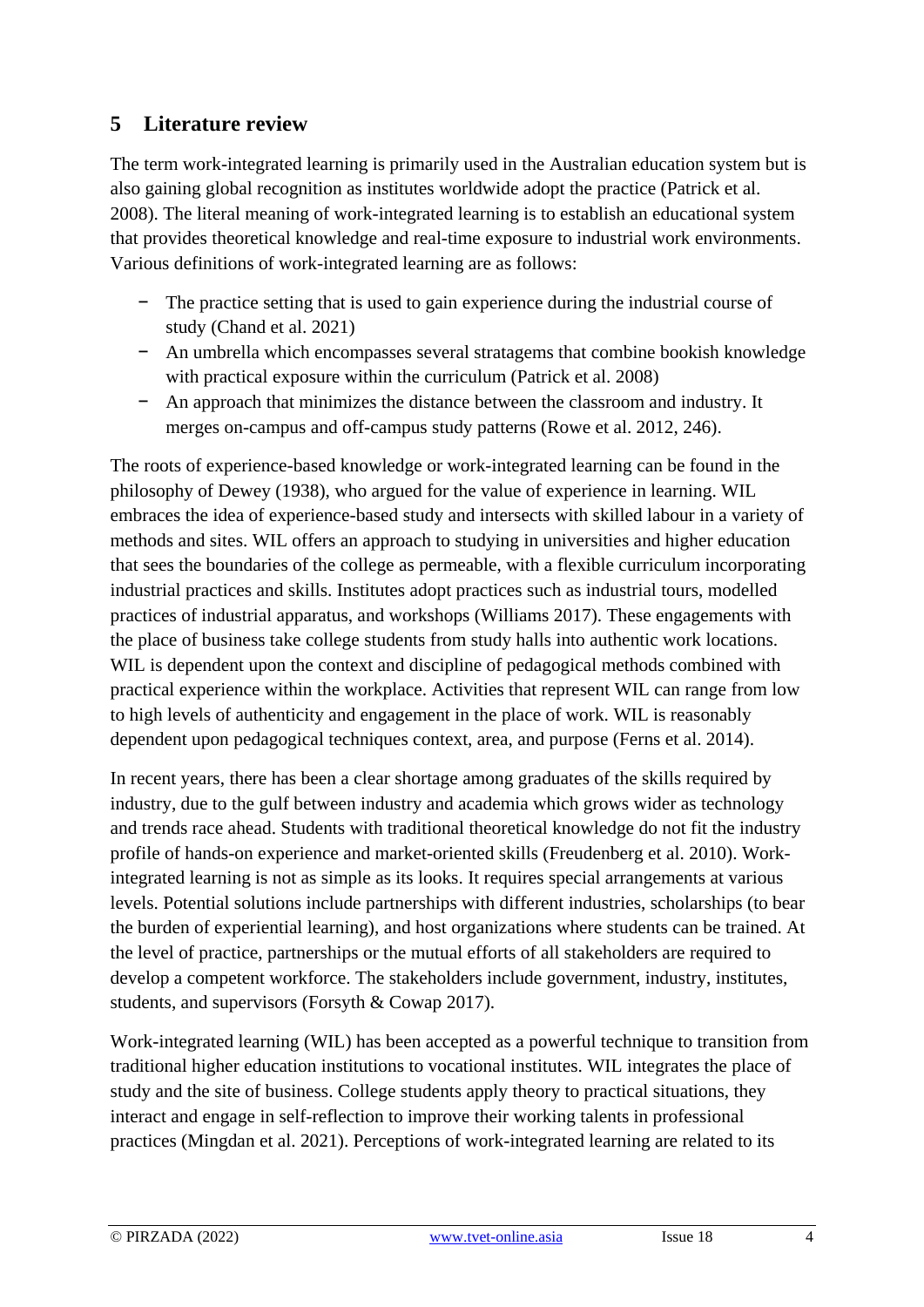successful implementation. However, WIL programs vary broadly throughout the globe. Not all cooperative training (co-op) students succeed in WIL (Vo 2018). The effectiveness of WIL is built on the characteristics of the organization, manager, pupil, organizational environments, and administrators. Assessing the overall performance is dependent on the extent to which students have advanced their working abilities. Practitioners and administrators should explore the benefits, strengths, and weaknesses of WIL placements (Khampirat et al. 2019).

WIL in Australian universities has led to increasing competition and the emergence of several innovative WIL processes aimed towards broadening engagement with industry, increasing student numbers, and preparing students for a dynamic, evolving workplace in the Australian economy that is characterized by entrepreneurship and innovation (Kay et al. 2019). The following best-practice ideas for the design and management of WIL can be a useful guide for universities and industry partners.

- 1. Identifying knowledge that is quintessential to the curriculum.
- 2. The work-integrated study is designed to deal with the industry-oriented needs of various newcomers. New students focus on these aspects and expect to be offered appropriate programs.
- 3. The specific study includes learning how to research and how to deal with unexpected or novel problems.
- 4. Experience is graded to encompass more varied and innovative issues. New problems in the industry require unique solutions. Institutes must develop a creative workforce to compete in the university.
- 5. Students expect excellent levels of supervision and mentoring.
- 6. Learning goals are both technical/expert and wide-reaching (with profession exploration, key competencies, and graduate attributes).
- 7. All events and practices are designed to help students apprehend their roles.
- 8. Work integrated learning helps in achieving more practice and control of the curriculum taught.
- 9. Reflective practice is a major component of integrated learning. Past experience and self-reflection tools are used to make future strategies.
- 10. Partnerships should be built with firms, industries and professions.

A work-integrated learning environment has a long-lasting impact on the students. It greatly affects the attitude, attributes, and development of students. Universities and industries each have their perceptions of desirable student characteristics. There is a need to align criteria and develop a common framework for the students (Damoah et al. 2021). It is the responsibility of higher education institutes to develop desirable attributes in students and produce graduates who can contribute to the economic and social development of society. Skills greatly enhance the chances of employability and help graduates in their social and economic uplifting (Bridgstock 2009).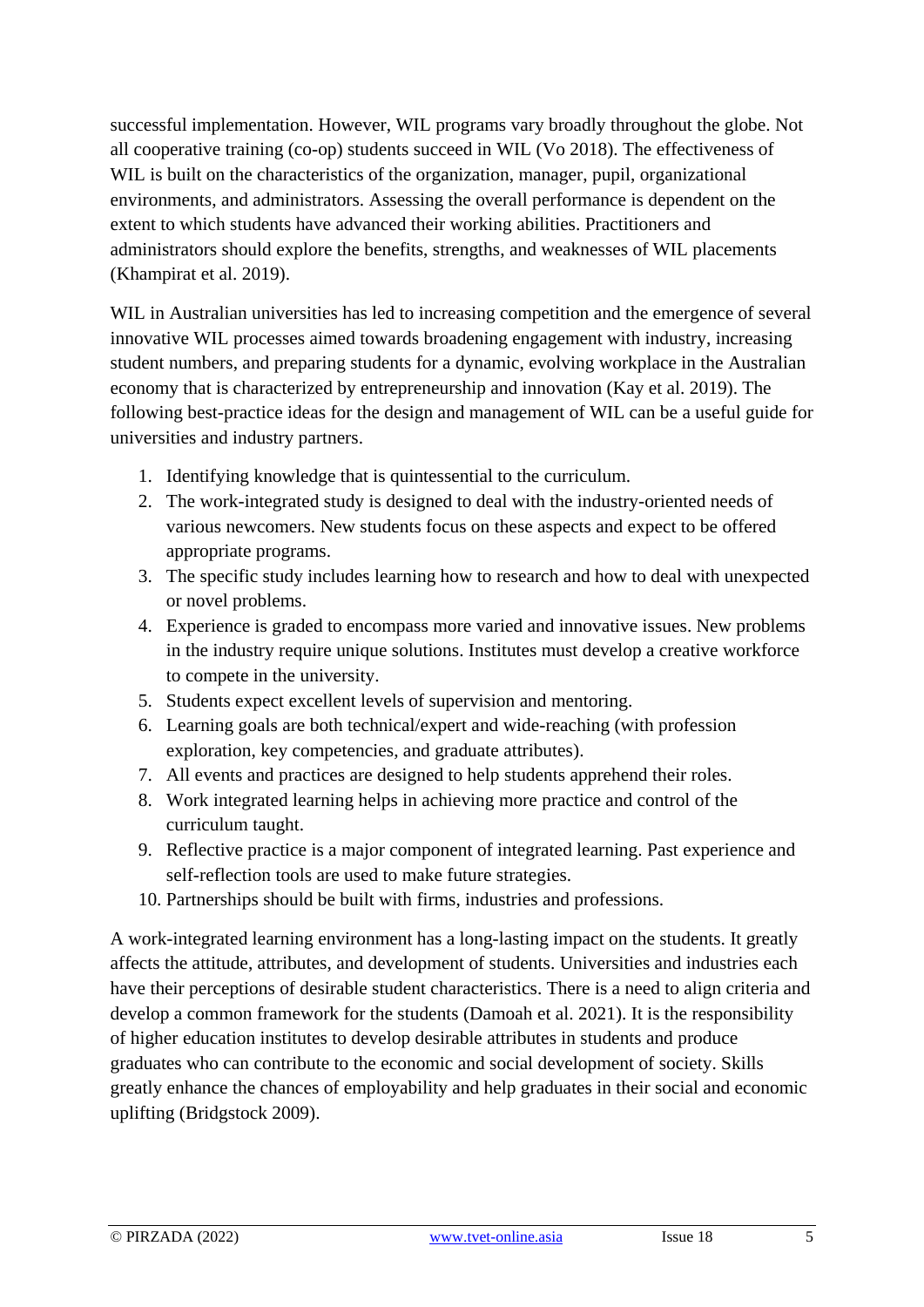Teaching programs are increasingly being evaluated in terms of students' readiness for work, encompassing factors such as non-technical, non-scientific, accepted, and transferrable talents, along with teamwork, conversation, and problem-solving – these are among the maximum essential abilities favoured by employers (Wibrow 2011). Broader aspects of labour readiness that have been measured in university college students consist of organizational acumen, social intelligence, personality traits, and work competence. Professional abilities, including creativity and critical questioning, are essential in digital technology (Grand-Clement 2017). As such, there is a widespread shift in interest in teaching academic practices that embrace collaboration, teamwork, and other interpersonal or smooth skills, which often depend upon face-to-face interaction (Schweinsberg & Garivaldis 2020).

With the dominance of monetary and industrial powers in the  $21<sup>st</sup>$  century, higher training institutes have been influenced by 'social performance ideology' in the curriculum. Competition and market demands add to the pressures of social performance for graduate students. Social efficiency ideology aims to set out a curriculum that maximizes a person's social utility or productiveness (Russell & Martin 2014). This phenomenon seems obvious in institutes where teachers are considered "technicians" who educate students in "competencies" so they are better matched to employment. In this regard, students always prefer institutes that focus on social performance ideology and help to develop skills and employability. A good education institute trains students in all aspects, economic and societal. There is a consensus among literary scholars that higher educational institutes are the agents of academia and industry in the modern era. They are shifting from conventional frameworks to more permeable boundaries, giving students a taste of industry and markets during their studies (Schiro 2012).

# **6 Methodology**

Work-integrated learning is in demand among today's students. They rank institutes based on technological capabilities and receptiveness to trends. Nowadays, conventional education systems are lagging behind the ones teaching the latest techniques and skills used by industry (Colley et al. 2003). Institutes in Pakistan, meanwhile, still have a long way to go. The purpose of the current study is to explore students' perceptions of work-integrated learning. Which aspects of integrated learning are already included in their courses, and which areas need to be updated?

The STEP Institute of Art Design and Management, Lahore, offers programs in areas like fashion design, textile design, interior design, and graphic design. Over 100 graduates of these faculties participated in this case study to ascertain students' knowledge of workintegrated learning during research and their subsequent recommendations. The case study method was used to collect data. This method is useful when a researcher wants to explore a specific phenomenon in detail. Data is collected with minimal or zero interference from the researcher (Rashid et al. 2019).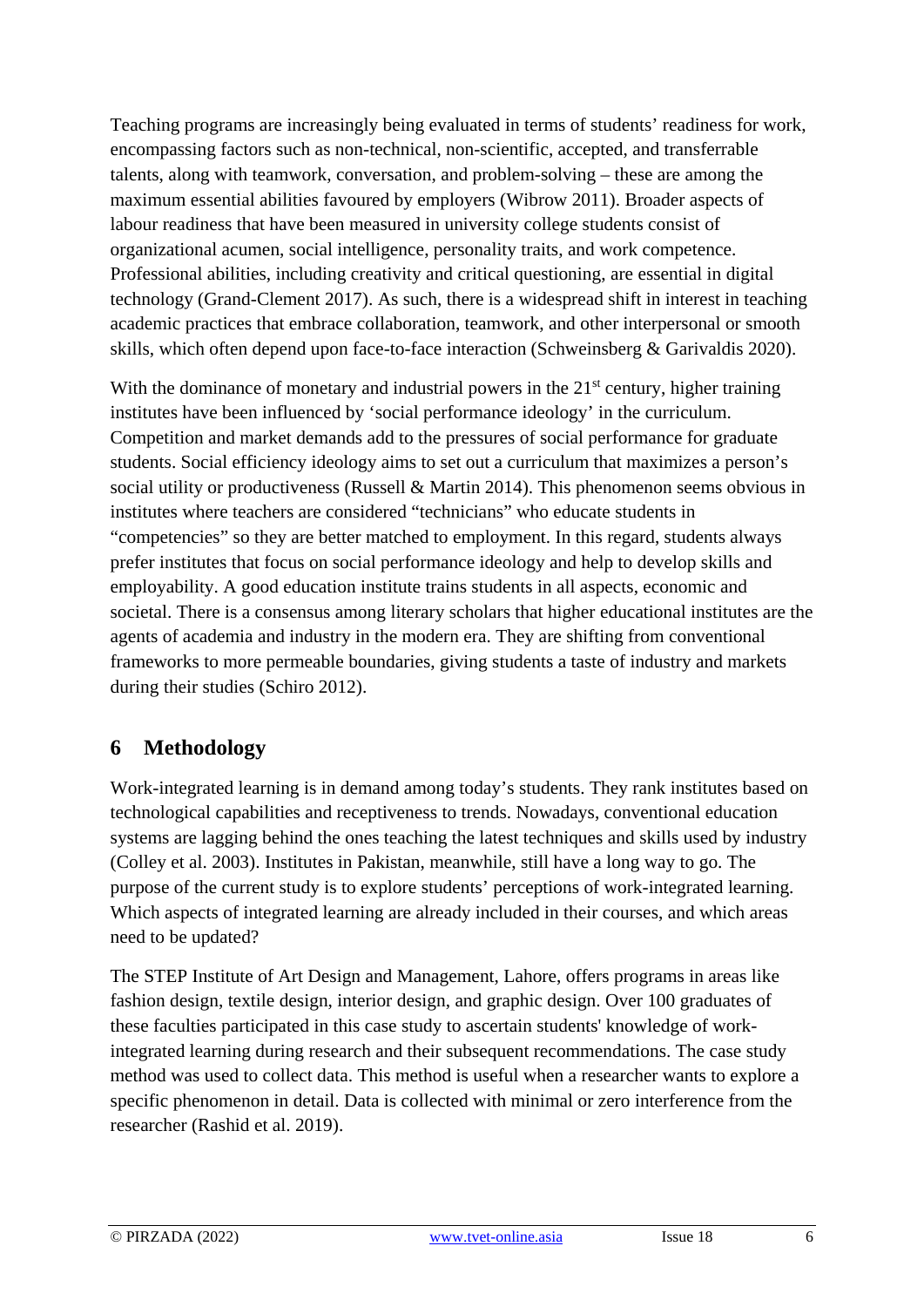Graduates were asked open-ended questions in a series of telephone interviews. All ethics of the research process were followed. Students were allowed to share their views openly without any pressure. No graduate was forced to answer questions in a specific manner. Graduates were free to decline any question or withhold information they did not want to share. All data was recorded precisely, with no data scraping or additions.

# **7 Analysis**

Work-integrated learning is one of the crucial factors in the success of graduates. Students of the modern era focus strongly on an institute's versatility. Fifth-generation students are usually inclined towards institutes with vocational elements and the traditional education system. Theoretical knowledge alone is not enough, with students preferring to opt for an institute with more vocational aspects and industry links, gravitating towards one which showcases students' strengths through industry-oriented competitions and creates more opportunities to sample the actual market and industry. The case study conducted at STEP Institute of Art, Design, and Management provides insight into students' understanding of work-integrated learning. More than 100 students from four different programs took part. The key aspects they wanted to see in the institute were:

- − Industrial links
- − Teachers with the industrial and market knowledge
- − Updated software and lab equipment as used in the industry
- − Industrial visits, workshops, internships, and job placements

## **7.1 Industrial links:**

Industrial links are ties between the institute and the industry related to its degree programs. Industrial links are one of the most critical aspects of work-integrated learning. Students prefer an institute with relevant industrial links. Knowledge is transmitted to students in universities to support their entry into the workforce. Academia cannot achieve this goal in isolation, however. Synergies between academia and industry can lead to better schooling, innovation, and technology exchange, ensuring that graduates have the abilities and understanding required to transition into work successfully (Mpehongwa 2013). The link between academia and industry is imperative, in either a formal or informal structure. This creates many opportunities for students to meet people currently working in the industry which they will ultimately become part of. These people can offer guidance to students on the latest trends and demands of the industry.

In a sense, they are also lecturers, teaching students the real-time requirements of industry and theoretical knowledge. Industrial links will help students to use their theoretical knowledge (Ozcan & Islam 2015). The formation of cooperative relationships between HEIs and corporations can benefit society. As one of the respondents said: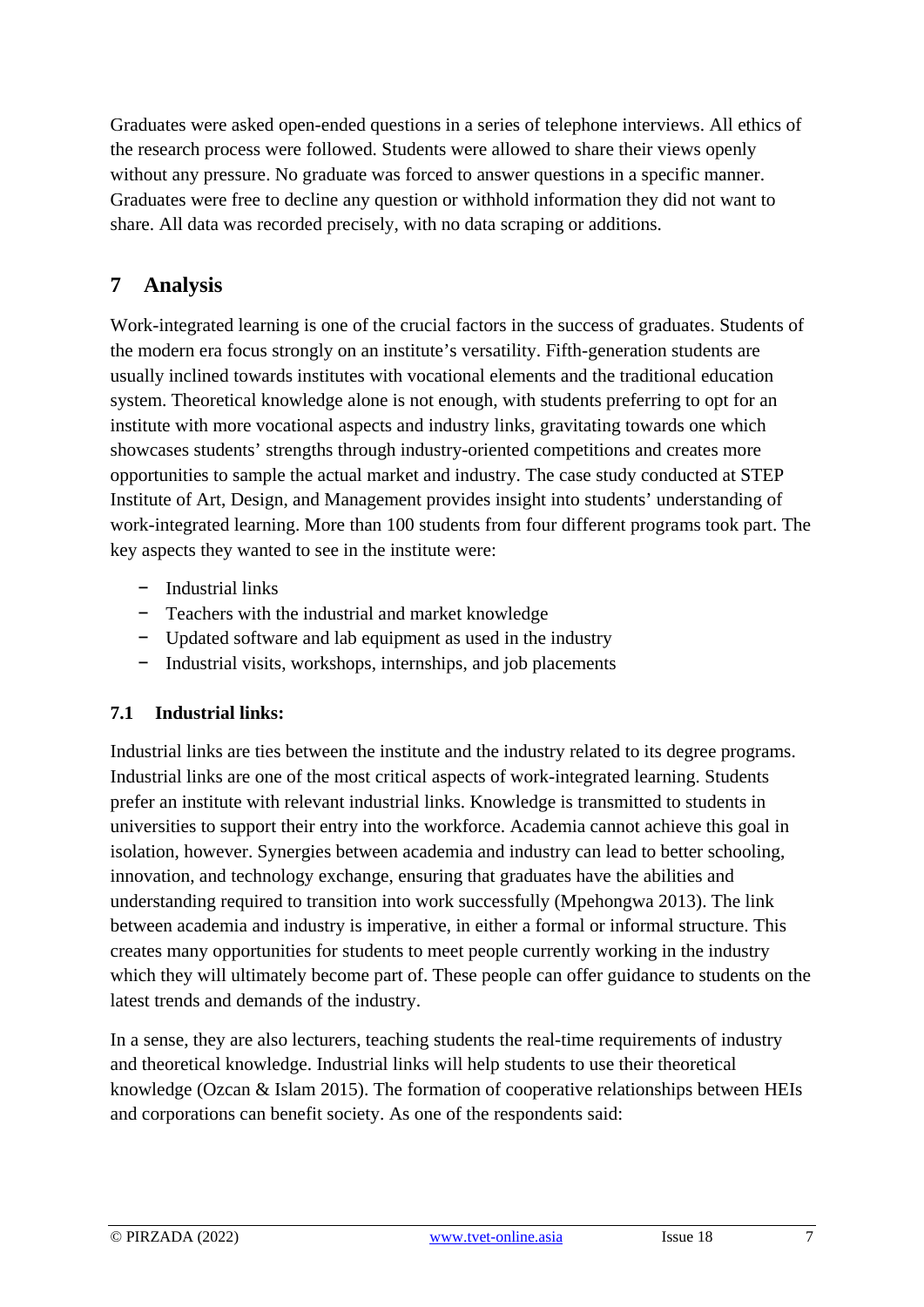*"The institute needs to develop industrial ties. Education is not reading books, but transferring knowledge into real-life situations."* (Participant 37)

#### **7.2 Teachers with industrial and market knowledge:**

Teachers, mentors, supervisors, and facilitators play a significant role in the life of the students. The faculty of an institute is one of the essential aspects of students' personality development. Students look up to their teachers either intentionally or unintentionally. Teachers' knowledge and experience contribute significantly to students' understanding of the subject (Gudmundsdottir & Hatlevik 2018). In a position of authority, teachers need to be experts in their specialist subjects and demonstrate authority, laying down guidelines for new students to follow. What the lecturers say and do in class acts as a model for inexperienced persons and may have a substantial effect on new students' capacity for improvement. Successful instructors use their full range of expertise and competencies for the benefit of their students. The importance of instructors' competence for inclusive exercise is evident in its effect on how pupils study. Instructors with more exposure to the industry can help students achieve their goals by sharing their experiences or teaching them what is required in the industry. Rather than just imparting knowledge from books, these teachers blend in industrial experience, designing classroom tasks with an industrial flavour. Students prefer teachers who help them to develop skills and knowledge which will be useful in the industry. Students always follow teachers with a learner-centric approach and knowledge of the industry (Keiler 2018). Students prefer teachers who preside over a diverse classroom and come up with real-time scenarios or case studies to teach industry-oriented skills.

#### **7.3 Updated software and lab equipment as used in the industry:**

Technologies have dramatically changed the way people gather information, carry out research, and communicate with each other worldwide. Technology has removed obstacles of distance, making it possible for higher education to effectively reach – and teach – anyone. Technology integration is being increasingly used in instruction to improve teaching and learning. The rapid development of technology integration has presented a better pattern to find new teaching models (Gilakjani 2017). Industry demands a workforce that is trained in using the software. Technical knowledge can give a graduate a significant edge when looking to secure employment. Students prefer institutes and teachers that combine theoretical knowledge with practical learning, such as using software and machines deployed in the workplace. Learning how to use updated lab equipment and the latest software is crucial for every student. As one respondent noted:

*"Without updated knowledge of industrial technology, how will we perform in the industry? The institute has a responsibility to update the technical side of the degree program so that students can learn what is required of them."* (Participant 41)

Another respondent explained: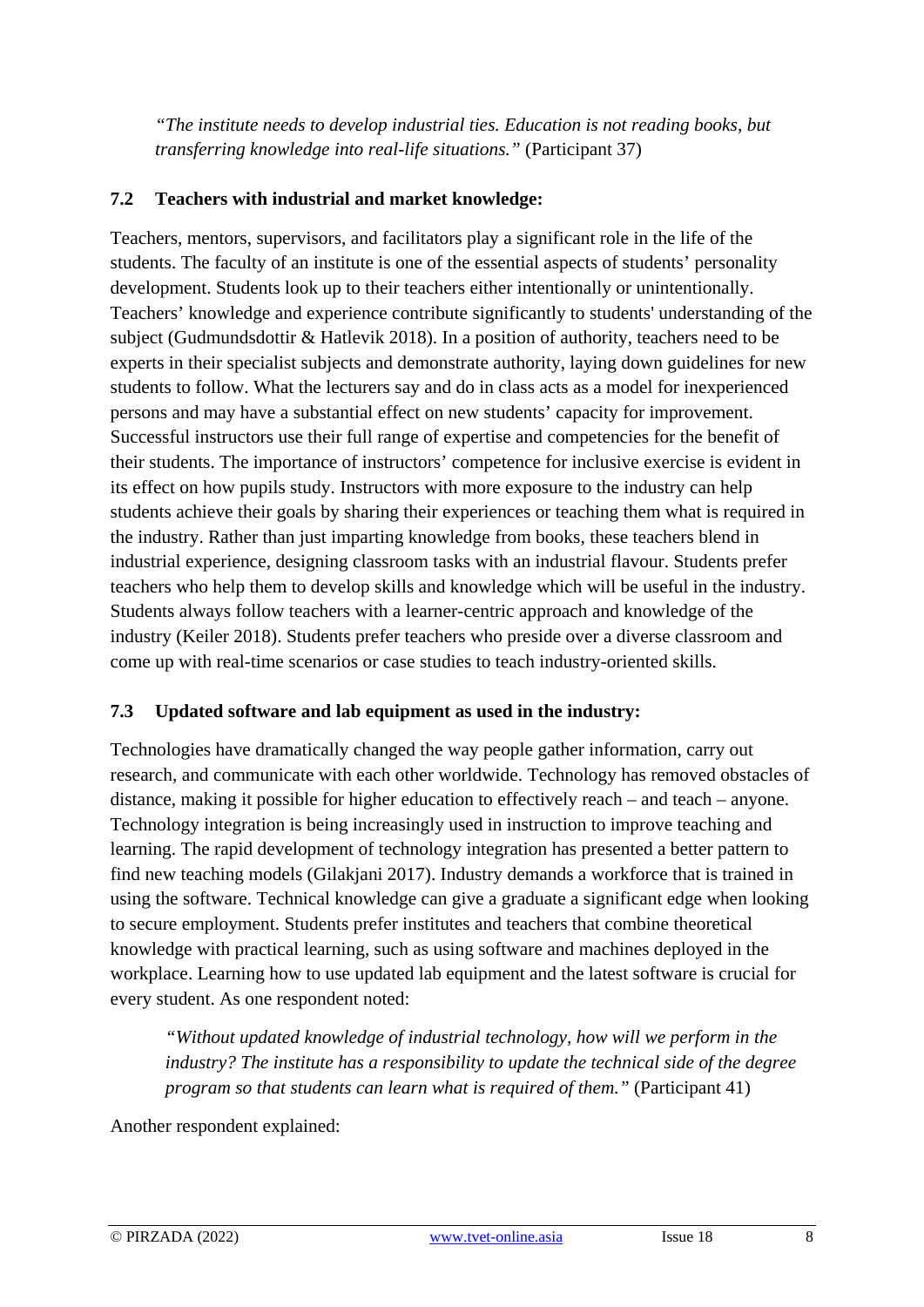*"I am very happy that we can use the stitching and dripping machines here in the college. And the college should upgrade them whenever possible."* (Participant 11)

#### **7.4 Industrial visits, workshops, internships, and job placements:**

As previously mentioned, lab equipment and technology are critical for learning processes and students' growth. But not all industrial machinery can be brought on campus. Industrial visits present one solution – industrial visits, workshops, and internships all serve the same purpose of integrating students' theoretical knowledge with practical experience. Arranging workshops, seminars, and internships or sending students on industrial tours should inform an institute's strategy as part of the integrated learning domain. Industrial placements or internships are starting to be considered essential in higher education curricula. More college students and companies are aware of the benefits of realistic experience and feedback obtained during internships by making a path program. Students are becoming more interested in internship programs to gather professional skills in advance of their job searches. Meanwhile, companies can use internships to educate students about their business and to refine their hiring system, having already got to know the interns. Internships thus serve three parties: students, educational establishments, and businesses. (Agarwal et al. 2021). One respondent said:

*"Industrial visits and workshops are the biggest strength of my institute. I have not studied any subject without knowing its vocational side in the entire program."* (Participant 56)

# **8 Discussion and conclusion**

Work-integrated learning (WIL) encompasses various activities that connect industry and education in work and campus settings. The more conventional WIL placements or internships see college students follow their subject in professional surroundings. 'Nonplacement WIL' is becoming an increasingly vital element of WIL in which students are engaged in activities with enterprise partners such as subject-based projects, simulations, or role-playing. Work-integrated learning is in demand among today's students. They rank institutes based on technological capabilities and receptiveness to trends. Nowadays, conventional education systems are lagging behind the ones teaching the latest techniques and skills used by industry (Colley et al. 2003).

Institutes in Pakistan still have a long way to go. The purpose of the current study is to explore students' perceptions of work-integrated learning. Which aspects of integrated learning are already included in their courses, and what needs to be updated? To this end, a study was conducted with senior students of the STEP Institute of Art Design & Management, Lahore. Data was collected by interviewing 100 students in four different programs: fashion design, textile design, graphic design, and interior design. The above analysis has shown that participants in the study were well aware of the concept of work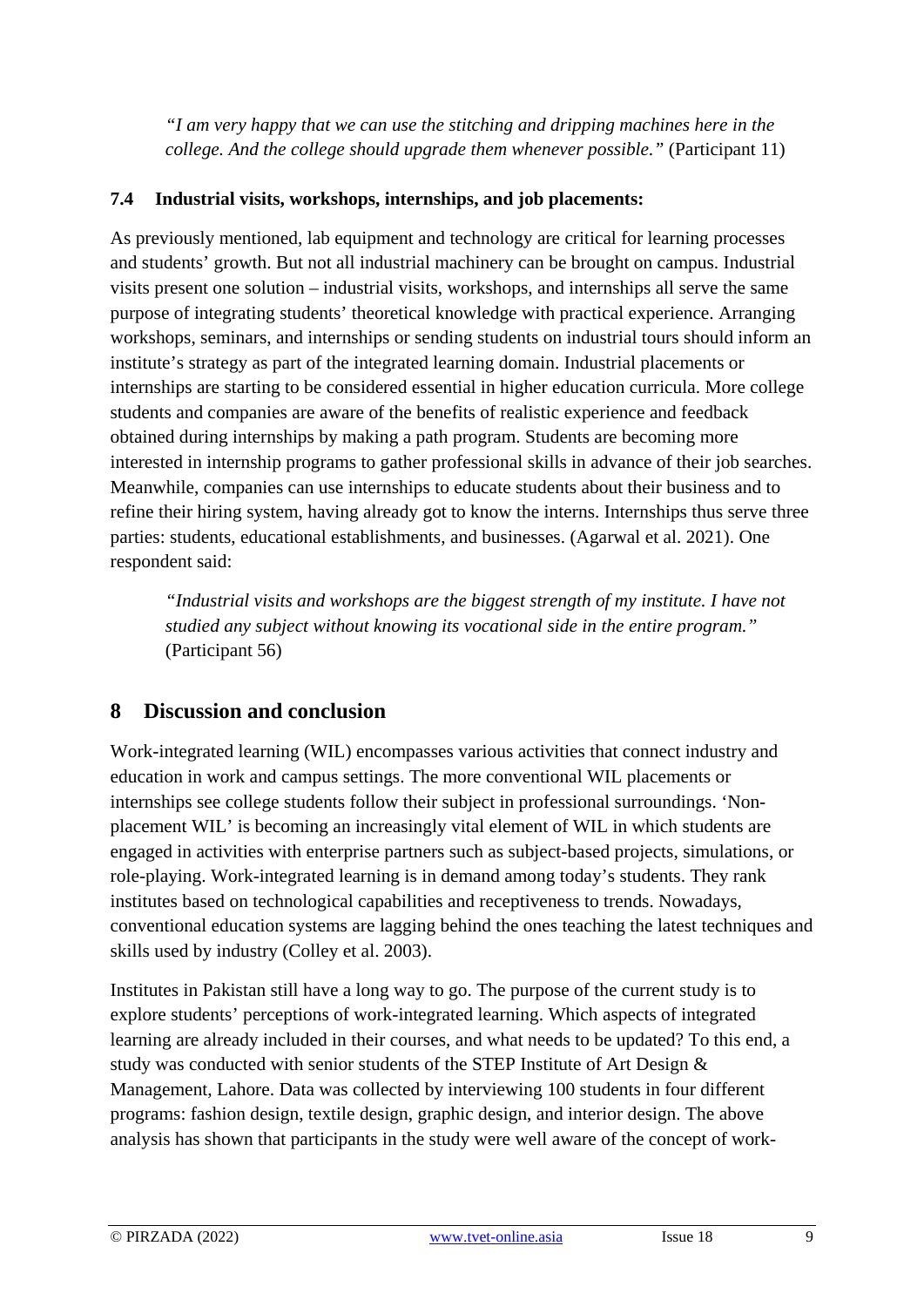integrated learning. They have also pointed out some critical aspects of integrated learning that were part of their studies and in need of improvement.

The general trend of the students' responses indicates that they have a clear understanding of the work-integrated learning environment and found it enjoyable throughout their program. The students gave very positive feedback, confirming their eagerness to learn in an integrated environment. Students pointed out various aspects of work-integrated learning which are important to the growth and development of their personalities. Students shared their experiences of working in an integrated learning environment and how it helped them in industrial settings. STEP's interaction with various industries, certifying bodies, and international bodies broadened the range of students' experiences. Almost 80% of STEP graduates found work in reputable organizations immediately after graduation. The skills and aptitude gained through the integrated learning environment were significant contributing factors to this marvellous achievement.

The students also identified areas of the process which could be improved. Teachers' knowledge and experience represented the most critical area for the students. Teachers without industrial experience are ill-suited to the integrated learning environment. Another critical factor highlighted by students was the importance of adding new software or upgrading the existing technological knowledge in the context of their courses. The industry is progressing rapidly day by day and higher education institutions need to keep pace and share their knowledge of technological advances with students. The whole idea of the integrated learning environment revolves around developing the students' knowledge and experience of industrial processes. It is undoubtedly true that not all industrial processes can be taught on campus; this is why off-campus learning and outdoor visits are important. Industrial visits serve this purpose.

One of the major problems highlighted during the study is job placement immediately after graduation. Students need assistance in searching for suitable employment. Fresh graduates are often rejected or offered minimal remuneration by industrial companies. This process must be addressed by creating stronger links between academia and industry. In conclusion, it can be noted that students set great store by teachers' industrial experience, along with the availability of industry-standard software and machinery, strong industrial links, and organized workshops. All these aspects are supported by the existing literature (Houcine & Zouheyr 2019; Mingdan et al. 2021; Ozen & Ergenekon 2011; Schweinsberg & Garivaldis 2020).

Work-integrated learning is essential for every stakeholder in the educational sector. Students, teachers, institutes, industry, and government must pay attention to this latest trend and create as many opportunities as possible. In response to employers' calls for productive, progressive, and globally conscious personnel, higher education providers are required to increase the chances of student employability through co-curricular applications and curriculum-embedded tasks, including WIL. However, many demanding situations hinder collaboration between universities and employers in establishing WIL possibilities with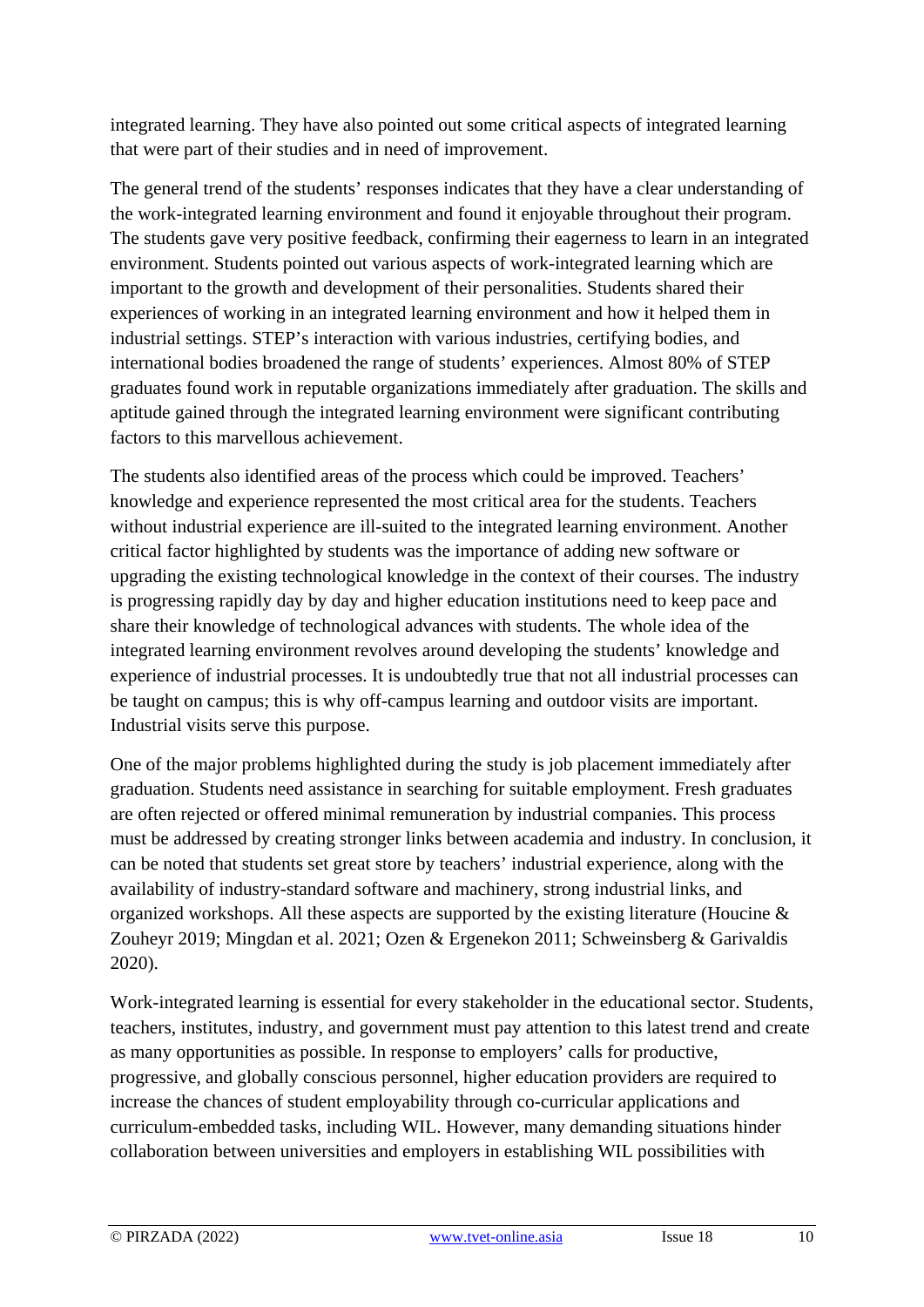practical benefits for themselves and their students. This may lead to an imbalance in WIL in terms of matching demand and expectations. The impact of this study is highly significant in understanding students' perspectives on integrated learning. The industry-academia axis can use this analysis to establish a system that is beneficial to all parties. The study can be used as a basis for future research to triangulate the findings of this study with the perspectives of teachers and industrial stakeholders.

## **9 Future recommendations**

The current study centres on art and design students. Future researchers can implement the same ideas in different disciplines in Pakistan. Moreover, researchers can take into account academic and industrial points of view to propose a structure for non-TVET institutes. Future researchers can also inculcate WIL and behavioural approaches to identify differences in the attitudes of students who experienced an integrated learning environment.

## **References**

Agarwal, R., Heron, L., Naseh, M., & Burke, S. L. (2021). Mentoring Students with Intellectual and Developmental Disabilities: Evaluation of Role-Specific Workshops for Mentors and Mentees. In: Journal of Autism and Developmental Disorders, 51(4), 1281- 1289.

Berndtsson, I., Dahlborg, E., & Pennbrant, S. (2020). Work-integrated learning as a pedagogical tool to integrate theory and practice in nursing education–An integrative literature review. In: Nurse education in practice, 42, 102685.

Billett, S. (2009). Realising the educational worth of integrating work experiences in higher education. In: Studies in Higher Education, 34(7), 827-843.

Bridgstock, R. (2009). The graduate attributes we've overlooked: Enhancing graduate employability through career management skills. In: Higher Education Research & Development, 28(1), 31-44.

Chand, P., Foulkes, M., & Thomas, S. J. (2021). Introducing simulated work-integrated learning in engineering diploma final projects. In: Work-Integrated Learning New Zealand, International Online Conference, Hamilton, New Zealand, 29-30 April 2021.

Colley, H., James, D., Diment, K., & Tedder, M. (2003). Learning as becoming in vocational education and training: class, gender and the role of vocational habitus. In: Journal of Vocational Education and Training, 55(4), 471-498.

Damoah, O. B. O., Peprah, A. A., & Brefo, K. O. (2021). Does higher education equip graduate students with the employability skills employers require? The perceptions of employers in Ghana. In: Journal of Further and Higher Education, 1-14.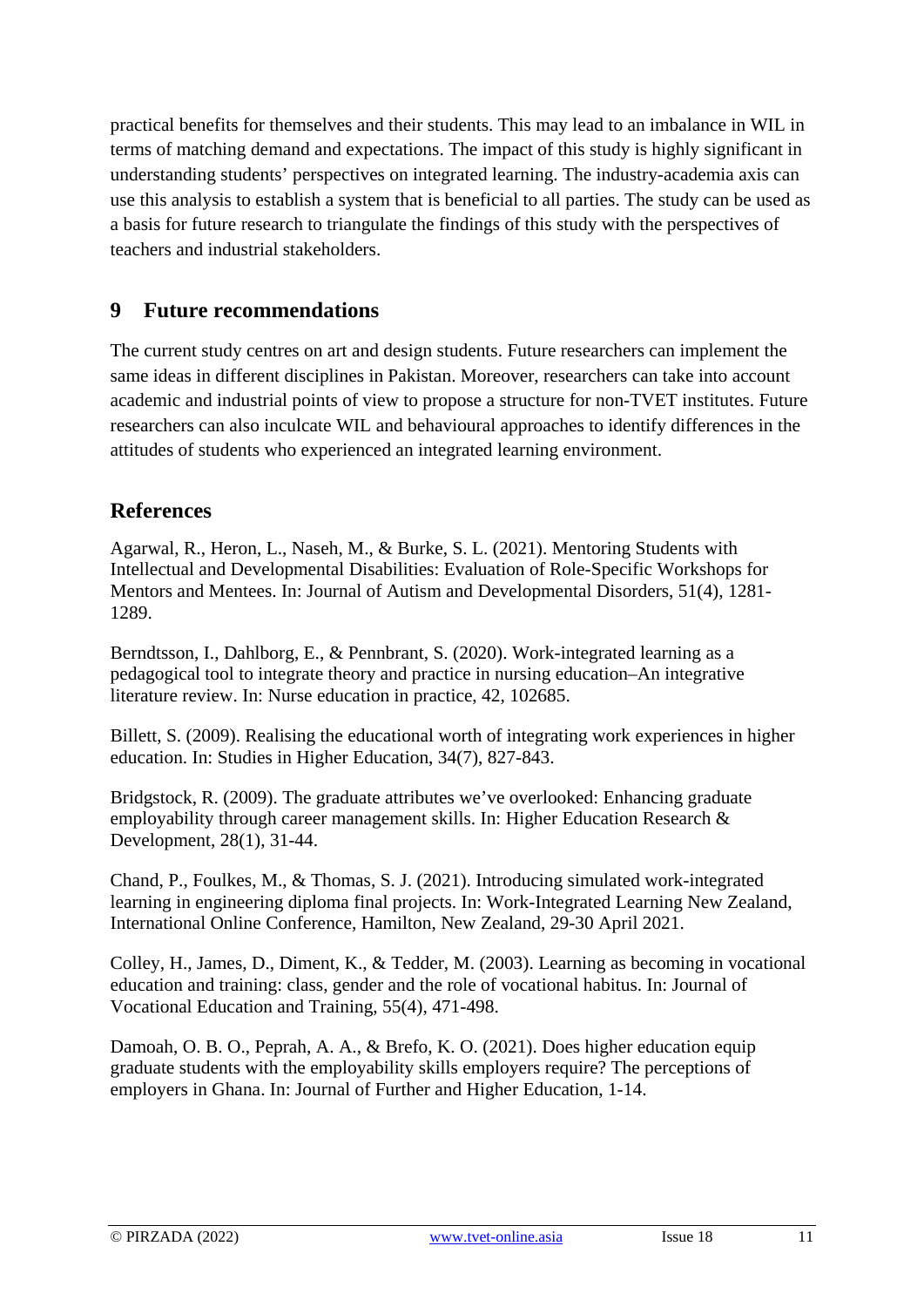Dehnbostel, P. & Schröder, T. (2017). Work-based and Work-related Learning –Models and Learning Concepts. In: TVET@Asia, issue 9, 1-16. Online: http://www.tvetonline.asia/issue9/dehnbostel\_schroeder\_tvet9.pdf (retrieved 30.06.2017).

Dewey, J. (2008). The Later Works of John Dewey. In Dewey: Experience and Education, Freedom and Culture, Theory of Valuation, and Essays, Vol. 13. Carbondale: SIU Press, 1925-1953, 1938-1939.

Ferns, S., Campbell, M., & Zegwaard, K. E. (2014). Work integrated learning. In Ferns, S. (ed.): Work Integrated Learning in the Curriculum, 1-6. Milperra: HERDSA.

Forsyth, J. & Cowap, L. (2017). In-house, university-based work experience vs off-campus work experience. In: Higher Education, skills and work-based learning, 7 (3). 229-239.

Freudenberg, B., Brimble, M., & Vyvyan, V. (2010). The Penny drops: Can work integrated learning improve students' learning? In: eJournal of Business Education & Scholarship of Teaching, 4(1), 42-61.

Gilakjani, A. P. (2017). A review of the literature on the integration of technology into the learning and teaching of English language skills. In: International Journal of English Linguistics, 7(5), 95-106.

Grand-Clement, S. (2017). Digital Learning: Education and Skills in the Digital Age. Santa Monica: RAND Corporation.

Gudmundsdottir, G. B. & Hatlevik, O. E. (2018). Newly qualified teachers' professional digital competence: implications for teacher education. In: European Journal of Teacher Education, 41(2), 214-231.

Hall, M., Pascoe, D., & Charity, M. (2017). The Impact of Work-Integrated Learning Experiences on Attaining Graduate Attributes for Exercise and Sports Science Students. In: Asia-Pacific Journal of Cooperative Education, 18(2), 101-113.

Houcine, B. & Zouheyr, G. (2019). Estimating the Economic returns of Education in KSA by using Mincerian Earnings Function. In: International Journal of Economics and Financial Issues, 9(6), 94.

Hu, Y., Ma, Z., & Kim, H. J. (2018). Examining effects of internal branding on hospitality student interns' brand-supportive behaviors: the role of value congruence. In: Journal of Hospitality & Tourism Education, 30(3), 144-153.

Huq, A. & Gilbert, D. H. (2013). Enhancing graduate employability through work‐based learning in social entrepreneurship: A case study. In: Education and Training, 55(6), 550-572.

Kay, J., Ferns, S., Russell, L., Smith, J., & Winchester-Seeto, T. (2019). The Emerging Future: Innovative Models of Work-Integrated Learning. In: International Journal of Work-Integrated Learning, 20(4), 401-413.

Keiler, L. S. (2018). Teachers' roles and identities in student-centered classrooms. In: International journal of STEM education, 5(1), 1-20.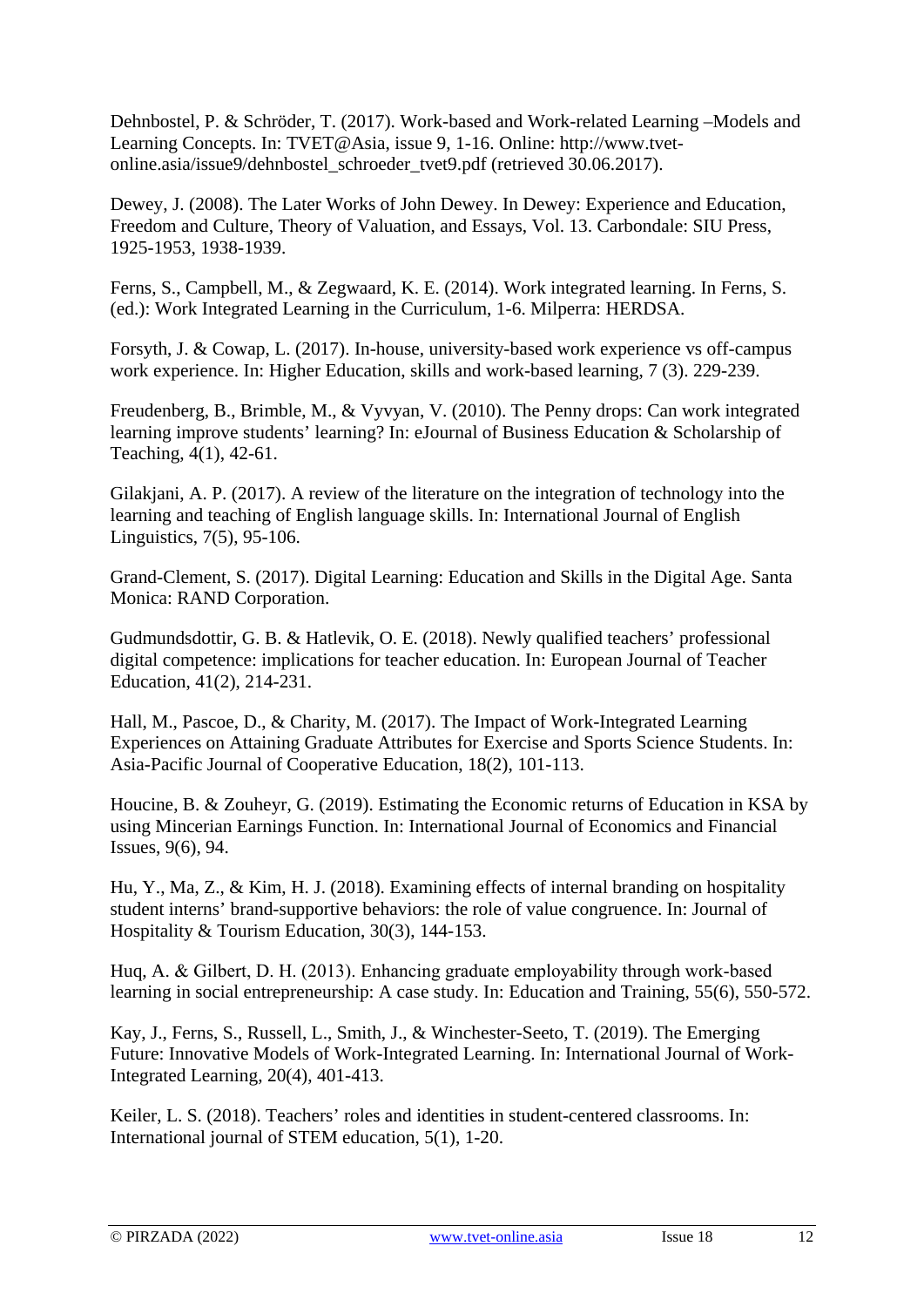Khampirat, B., Pop, C., & Bandaranaike, S. (2019). The Effectiveness of Work-Integrated Learning in Developing Student Work Skills: A Case Study of Thailand. In: International Journal of Work-Integrated Learning, 20(2), 126-146.

Lavery, S. (2017). 'Defend and extend': British business strategy, EU employment policy and the emerging politics of Brexit. In: The British Journal of Politics and International Relations, 19(4), 696-714.

McGraw Hill. (2018). 2018 McGraw Hill Future Workforce Survey. Online: https://www.mheducation.com/future-workforce.html (retrieved 15.01.2022).

Mingdan, L., Alias, N., & DeWitt, D. (2021). The Development of Technical Communication Module for TVET Students in China. In: Journal of Issues in Education, 43 (2020), 1-11.

Mpehongwa, G. (2013). Academia-industry-government linkages in Tanzania: trends, challenges and prospects. In: Educational Research and Reviews, 8(21), 2093-2100.

Myhre, G. et al. (2013). Radiative forcing of the direct aerosol effect from AeroCom Phase II simulations. In: Atmospheric Chemistry and Physics, 13(4), 1853-1877.

Osman, N. W. & Kamis, A. (2019). Innovation leadership for sustainable organizational climate in institution of technical and vocational education and training (TVET) in Malaysia. In: Asian Journal of Assessment in Teaching and Learning, 9(1), 57-64.

Ozcan, S. & Islam, N. (2015). Industry-academia linkages in a high tech research field. 2015 Proceedings of PICMET '15, 245-256.

Ozen, A. & Ergenekon, Y. (2011). Activity-Based Intervention Practices in Special Education. In: Educational Sciences: Theory and Practice, 11(1), 359-362.

Patrick, C. J., Peach, D., Pocknee, C., Webb, F., Fletcher, M., & Pretto, G. (2008). The WIL (Work Integrated Learning) report: A national scoping study. Brisbane: Queensland University of Technology.

Rashid, Y., Rashid, A., Warraich, M. A., Sabir, S. S., & Waseem, A. (2019). Case study method: A step-by-step guide for business researchers. In: International Journal of Qualitative Methods, 18.

Rowe, A., Winchester-Seeto, T., & Mackaway, J. (2012). That's not really WIL!–building a typology of WIL and related activities. In Campbell, M. (Ed.): Collaborative Education: Investing in the future. Proceedings of the 2012 ACEN National Conference, Perth, 246-252.

Russell, T. & Martin, A. K. (2014). Learning to Teach Science. In: Handbook of Research on Science Education, Volume II. New York: Routledge, 885-902.

Samara, M. (2018). Curricula Approaches and Competence Development for Secondary Vocational Education Schools in Palestine. In: TVET@Asia, issue 11, 1-12. Online: http://www.tvet-online.asia/issue11/samara\_tvet11.pdf (retrieved 30.06.2018).

Schiro, M. (2012). Curriculum Theory: Conflicting Visions and Enduring Concerns. Los Angeles: Sage.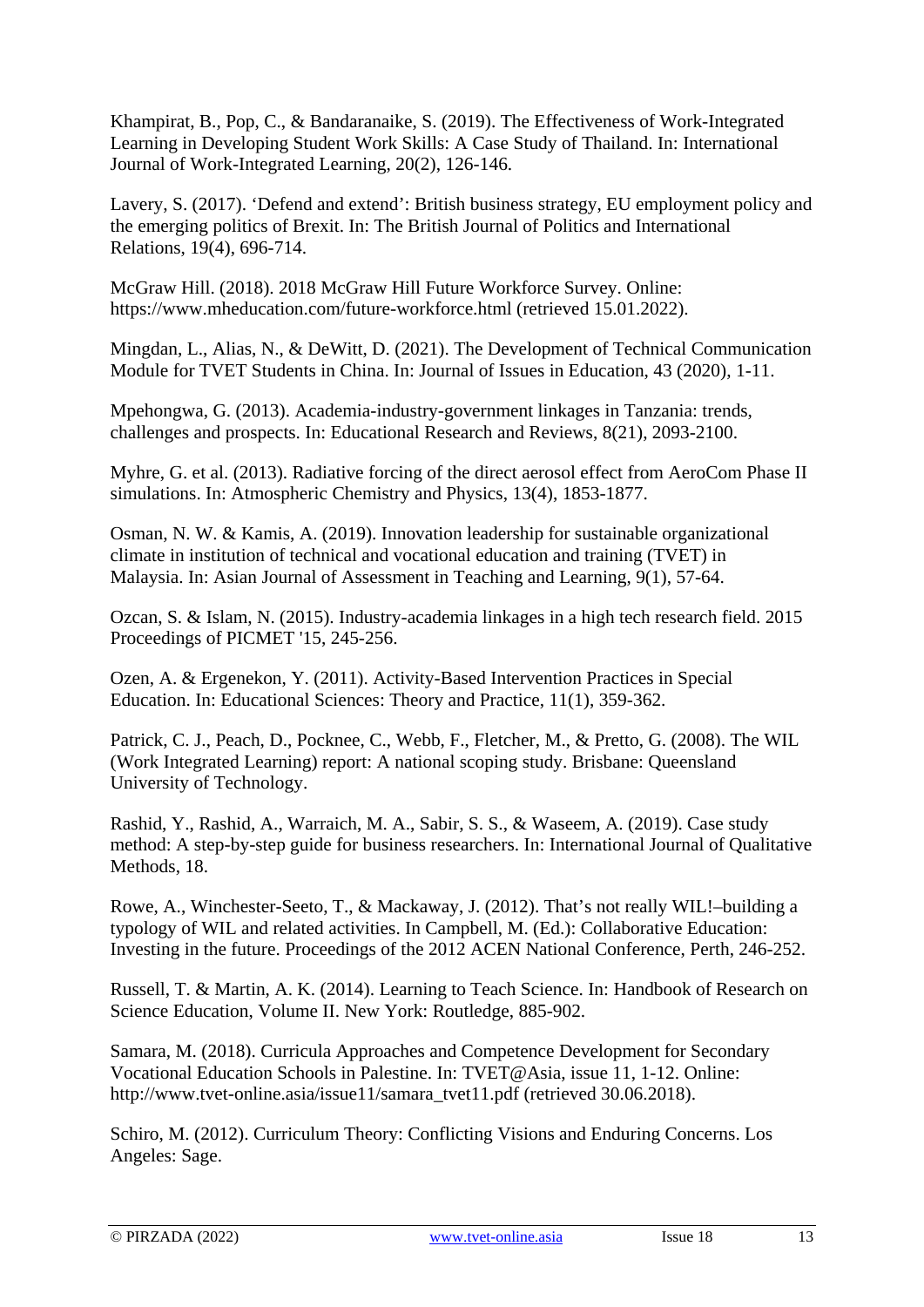Schweinsberg, A. & Garivaldis, F. (2020). Ready or not, Here I Come - Preparing Online Students for the Real Working World. In: Tertiary Online Teaching and Learning. Singapore: Springer, 187-197.

Tinning, R., Jenkins, D., Collins, J., Rossi, T., & Brancato, T. (2012). Major practicum as a learning site for exercise science professionals: A pilot study. In: European Physical Education Review, 18(2), 239-244.

Valadkhani, A., Layton, A. P., & Worthington, A. (2004). An analysis of the rising cost of education in Australia (No. 175). Brisbane: School of Economics and Finance, Queensland University of Technology.

Vo, X. T. (2018). Work Process Based Curricula for TVET in Vietnam–inevitable tendency and how to prevent a functional curriculum. In: TVET@Asia, issue 11, 1-15. Online: http://www.tvet-online.asia/issue11/vo\_tvet11.pdf (retrieved 30.06.2018).

Weichselberger, A. (2016). Deutsche Industrie: Für 2016 erhöhte Investitionsbereitschaft. In: ifo Schnelldienst, 69(18), 52-56.

Wibrow, B. (2011). Employability Skills. At a Glance. Adelaide: National Centre for Vocational Education Research.

Williams, M. K. (2017). John Dewey in the 21st century. In: Journal of Inquiry and Action in Education, 9(1), 7.

# $\text{TVET}\hspace{0.25ex} \text{ex} \text{size}$  The Online Journal for Technical and Vocational Education and Training in Asia

#### CITATION:

Pirzada, G. (2022). Art & Design students' perspectives on work-integrated learning and challenges: a case study of STEP Institute of Art, Design & Management, Pakistan. In: TVET@Asia, issue 18, 1-15. Online: http://tvet-online.asia/issue/18/art-design-studentsperspectives-on-work-integrated-learning-and-challenges-a-case-study-of-step-institute-ofart-design-management-pakistan/ (retrieved 31.07.2021).

This document is published under a Creative Commons Attribution-NonCommercial-NoDerivs3.0 License



Agarwal, R., Heron, L., Naseh, M., & Burke, S. L. (2021). Mentoring Students with Intellectual and Developmental Disabilities: Evaluation of Role-Specific Workshops for Mentors and Mentees. In: Journal of Autism and Developmental Disorders, 51(4), 1281- 1289.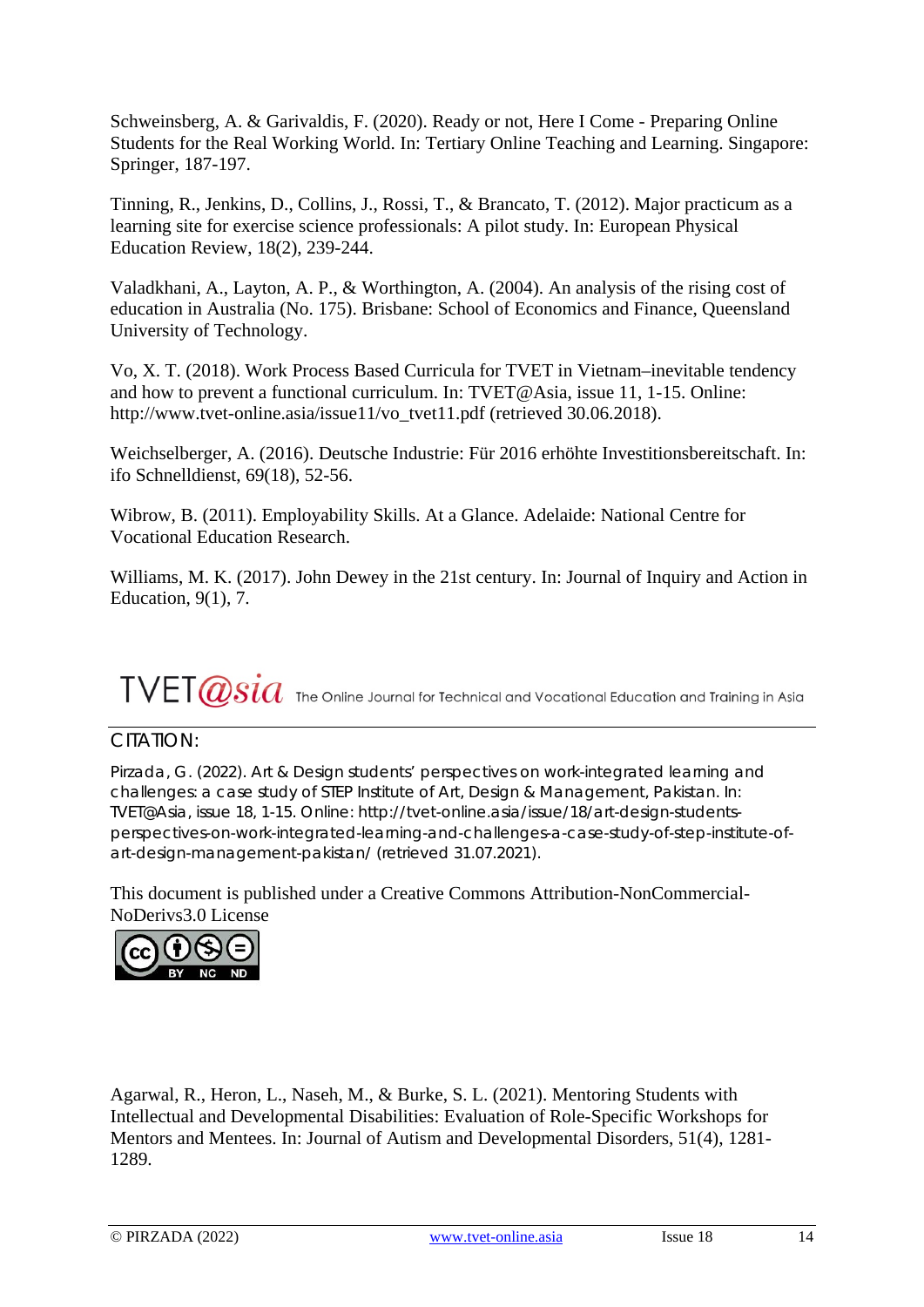Berndtsson, I., Dahlborg, E., & Pennbrant, S. (2020). Work-integrated learning as a pedagogical tool to integrate theory and practice in nursing education–An integrative literature review. In: Nurse education in practice, 42, 102685.

Billett, S. (2009). Realising the educational worth of integrating work experiences in higher education. In: Studies in Higher Education, 34(7), 827-843.

Bridgstock, R. (2009). The graduate attributes we've overlooked: Enhancing graduate employability through career management skills. In: Higher Education Research & Development, 28(1), 31-44.

Chand, P., Foulkes, M., & Thomas, S. J. (2021). Introducing simulated work-integrated learning in engineering diploma final projects. In: Work-Integrated Learning New Zealand, International Online Conference, Hamilton, New Zealand, 29-30 April 2021.

Colley, H., James, D., Diment, K., & Tedder, M. (2003). Learning as becoming in vocational education and training: class, gender and the role of vocational habitus. In: Journal of Vocational Education and Training, 55(4), 471-498.

Damoah, O. B. O., Peprah, A. A., & Brefo, K. O. (2021). Does higher education equip graduate students with the employability skills employers require? The perceptions of employers in Ghana. In: Journal of Further and Higher Education, 1-14.

Dehnbostel, P. & Schröder, T. (2017). Work-based and Work-related Learning –Models and Learning Concepts. In: TVET@Asia, issue 9, 1-16. Online: http://www.tvetonline.asia/issue9/dehnbostel\_schroeder\_tvet9.pdf (retrieved 30.06.2017).

Dewey, J. (2008). The Later Works of John Dewey. In Dewey: Experience and Education, Freedom and Culture, Theory of Valuation, and Essays, Vol. 13. Carbondale: SIU Press, 1925-1953, 1938-1939.

Ferns, S., Campbell, M., & Zegwaard, K. E. (2014). Work integrated learning. In Ferns, S. (ed.): Work Integrated Learning in the Curriculum, 1-6. Milperra: HERDSA.

Forsyth, J. & Cowap, L. (2017). In-house, university-based work experience vs off-campus work experience. In: Higher Education, skills and work-based learning, 7 (3). 229-239.

Freudenberg, B., Brimble, M., & Vyvyan, V. (2010). The Penny drops: Can work integrated learning improve students' learning? In: eJournal of Business Education & Scholarship of Teaching, 4(1), 42-61.

Gilakjani, A. P. (2017). A review of the literature on the integration of technology into the learning and teaching of English language skills. In: International Journal of English Linguistics, 7(5), 95-106.

Grand-Clement, S. (2017). Digital Learning: Education and Skills in the Digital Age. Santa Monica: RAND Corporation.

Gudmundsdottir, G. B. & Hatlevik, O. E. (2018). Newly qualified teachers' professional digital competence: implications for teacher education. In: European Journal of Teacher Education, 41(2), 214-231.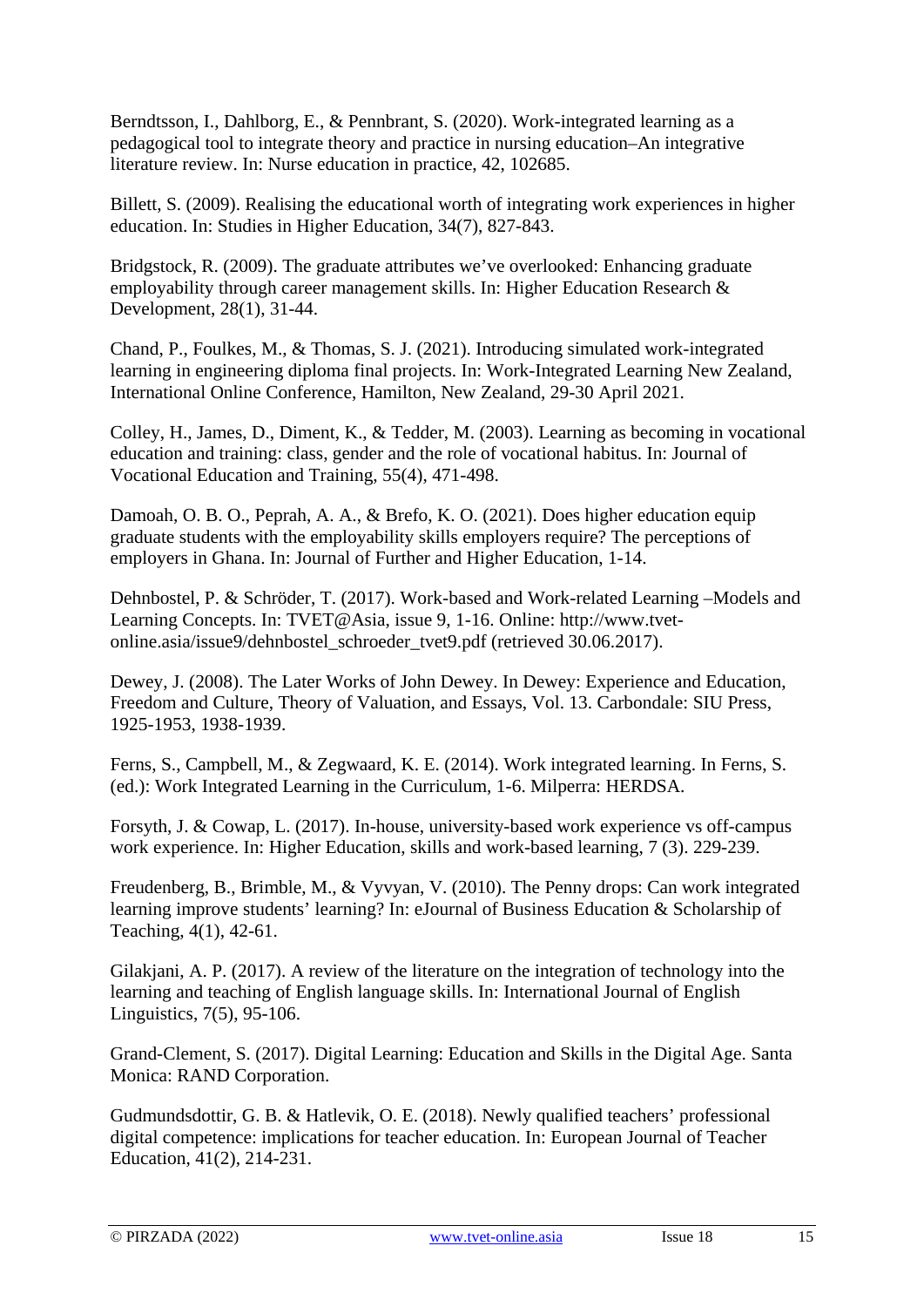Hall, M., Pascoe, D., & Charity, M. (2017). The Impact of Work-Integrated Learning Experiences on Attaining Graduate Attributes for Exercise and Sports Science Students. In: Asia-Pacific Journal of Cooperative Education, 18(2), 101-113.

Houcine, B. & Zouheyr, G. (2019). Estimating the Economic returns of Education in KSA by using Mincerian Earnings Function. In: International Journal of Economics and Financial Issues, 9(6), 94.

Hu, Y., Ma, Z., & Kim, H. J. (2018). Examining effects of internal branding on hospitality student interns' brand-supportive behaviors: the role of value congruence. In: Journal of Hospitality & Tourism Education, 30(3), 144-153.

Huq, A. & Gilbert, D. H. (2013). Enhancing graduate employability through work‐based learning in social entrepreneurship: A case study. In: Education and Training, 55(6), 550-572.

Kay, J., Ferns, S., Russell, L., Smith, J., & Winchester-Seeto, T. (2019). The Emerging Future: Innovative Models of Work-Integrated Learning. In: International Journal of Work-Integrated Learning, 20(4), 401-413.

Keiler, L. S. (2018). Teachers' roles and identities in student-centered classrooms. In: International journal of STEM education, 5(1), 1-20.

Khampirat, B., Pop, C., & Bandaranaike, S. (2019). The Effectiveness of Work-Integrated Learning in Developing Student Work Skills: A Case Study of Thailand. In: International Journal of Work-Integrated Learning, 20(2), 126-146.

Lavery, S. (2017). 'Defend and extend': British business strategy, EU employment policy and the emerging politics of Brexit. In: The British Journal of Politics and International Relations, 19(4), 696-714.

McGraw Hill. (2018). 2018 McGraw Hill Future Workforce Survey. Online: https://www.mheducation.com/future-workforce.html (retrieved 15.01.2022).

Mingdan, L., Alias, N., & DeWitt, D. (2021). The Development of Technical Communication Module for TVET Students in China. In: Journal of Issues in Education, 43 (2020), 1-11.

Mpehongwa, G. (2013). Academia-industry-government linkages in Tanzania: trends, challenges and prospects. In: Educational Research and Reviews, 8(21), 2093-2100.

Myhre, G. et al. (2013). Radiative forcing of the direct aerosol effect from AeroCom Phase II simulations. In: Atmospheric Chemistry and Physics, 13(4), 1853-1877.

Osman, N. W. & Kamis, A. (2019). Innovation leadership for sustainable organizational climate in institution of technical and vocational education and training (TVET) in Malaysia. In: Asian Journal of Assessment in Teaching and Learning, 9(1), 57-64.

Ozcan, S. & Islam, N. (2015). Industry-academia linkages in a high tech research field. 2015 Proceedings of PICMET '15, 245-256.

Ozen, A. & Ergenekon, Y. (2011). Activity-Based Intervention Practices in Special Education. In: Educational Sciences: Theory and Practice, 11(1), 359-362.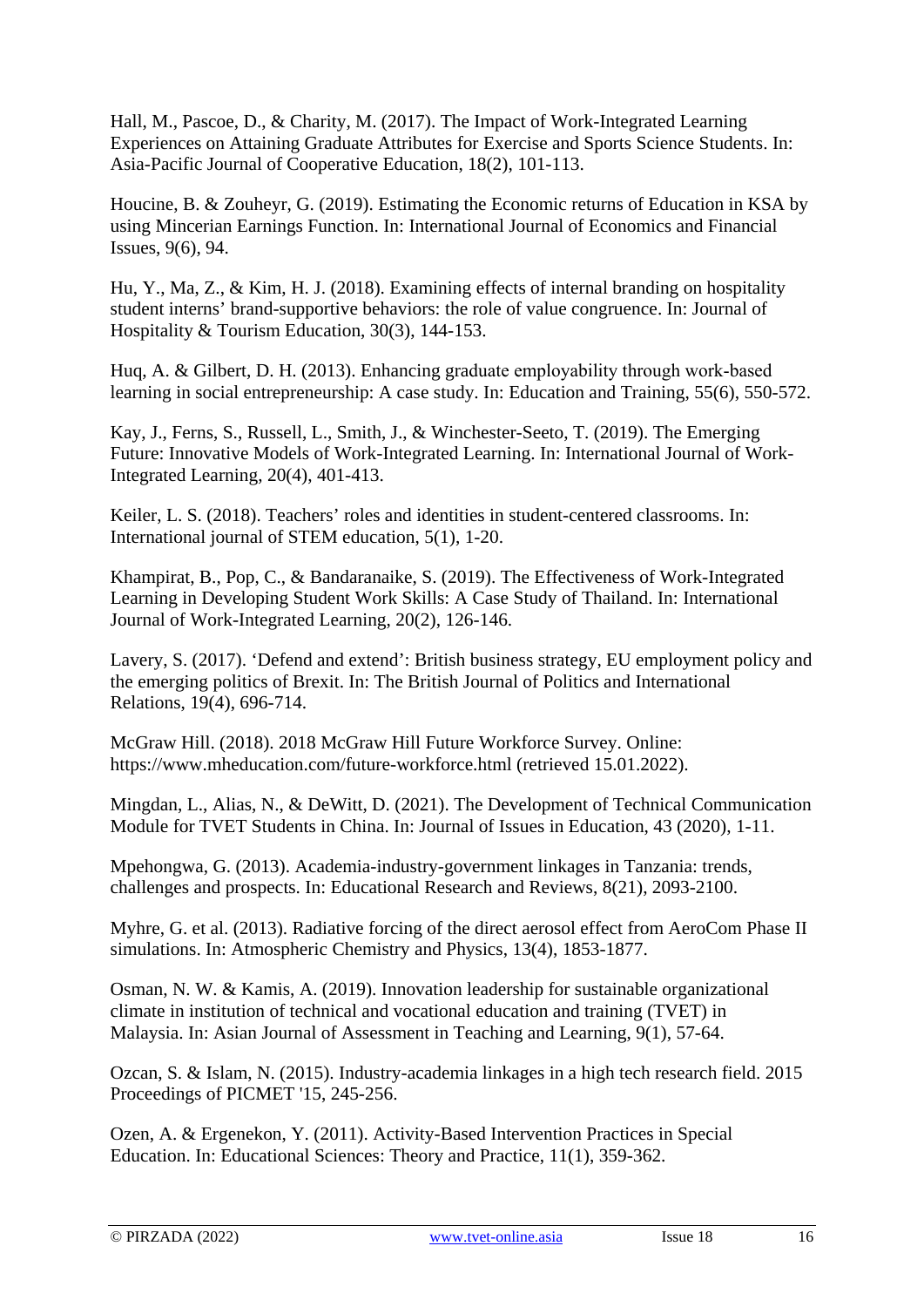Patrick, C. J., Peach, D., Pocknee, C., Webb, F., Fletcher, M., & Pretto, G. (2008). The WIL (Work Integrated Learning) report: A national scoping study. Brisbane: Queensland University of Technology.

Rashid, Y., Rashid, A., Warraich, M. A., Sabir, S. S., & Waseem, A. (2019). Case study method: A step-by-step guide for business researchers. In: International Journal of Qualitative Methods, 18.

Rowe, A., Winchester-Seeto, T., & Mackaway, J. (2012). That's not really WIL!–building a typology of WIL and related activities. In Campbell, M. (Ed.): Collaborative Education: Investing in the future. Proceedings of the 2012 ACEN National Conference, Perth, 246-252.

Russell, T. & Martin, A. K. (2014). Learning to Teach Science. In: Handbook of Research on Science Education, Volume II. New York: Routledge, 885-902.

Samara, M. (2018). Curricula Approaches and Competence Development for Secondary Vocational Education Schools in Palestine. In: TVET@Asia, issue 11, 1-12. Online: http://www.tvet-online.asia/issue11/samara\_tvet11.pdf (retrieved 30.06.2018).

Schiro, M. (2012). Curriculum Theory: Conflicting Visions and Enduring Concerns. Los Angeles: Sage.

Schweinsberg, A. & Garivaldis, F. (2020). Ready or not, Here I Come - Preparing Online Students for the Real Working World. In: Tertiary Online Teaching and Learning. Singapore: Springer, 187-197.

Tinning, R., Jenkins, D., Collins, J., Rossi, T., & Brancato, T. (2012). Major practicum as a learning site for exercise science professionals: A pilot study. In: European Physical Education Review, 18(2), 239-244.

Valadkhani, A., Layton, A. P., & Worthington, A. (2004). An analysis of the rising cost of education in Australia (No. 175). Brisbane: School of Economics and Finance, Queensland University of Technology.

Vo, X. T. (2018). Work Process Based Curricula for TVET in Vietnam–inevitable tendency and how to prevent a functional curriculum. In: TVET@Asia, issue 11, 1-15. Online: http://www.tvet-online.asia/issue11/vo\_tvet11.pdf (retrieved 30.06.2018).

Weichselberger, A. (2016). Deutsche Industrie: Für 2016 erhöhte Investitionsbereitschaft. In: ifo Schnelldienst, 69(18), 52-56.

Wibrow, B. (2011). Employability Skills. At a Glance. Adelaide: National Centre for Vocational Education Research.

Williams, M. K. (2017). John Dewey in the 21st century. In: Journal of Inquiry and Action in Education, 9(1), 7.